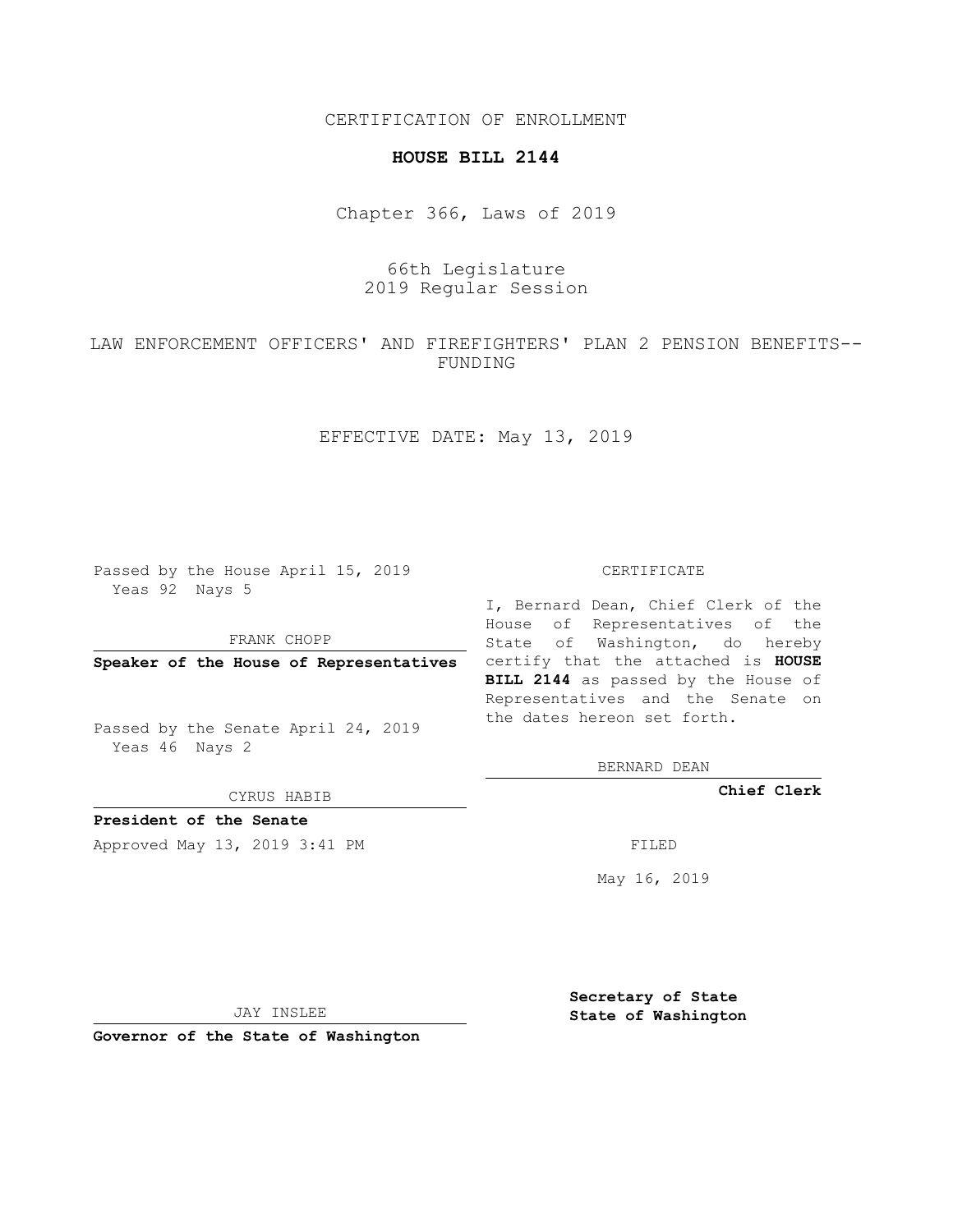## **HOUSE BILL 2144**

Passed Legislature - 2019 Regular Session

**State of Washington 66th Legislature 2019 Regular Session**

**By** Representatives Sullivan, Stokesbary, Bergquist, Irwin, Robinson, and Ormsby

Read first time 03/13/19. Referred to Committee on Appropriations.

 AN ACT Relating to funding of law enforcement officers' and firefighters' plan 2 benefit improvements; amending RCW 41.26.802 and 41.26.805; creating a new section; repealing RCW 41.26.800; and 4 declaring an emergency.

BE IT ENACTED BY THE LEGISLATURE OF THE STATE OF WASHINGTON:

 NEW SECTION. **Sec. 1.** The legislature finds that the current benefit formula and contributions for the law enforcement officers' and firefighters' plan 2 are inadequate to modify that formula to achieve pension adequacy for the shorter working careers of firefighters and police officers. The legislature recognizes that although some officers and firefighters are able to work comfortably beyond twenty-five years, the combat nature of fire suppression and law enforcement generally require earlier retirement ages. In recognition of the physical demands of the professions and the inherent risks faced by law enforcement officers and firefighters, eligibility for retirement in the law enforcement officers' and firefighters' plan 2 system has been set at age fifty-three. However, the benefit formula is designed for careers of thirty-five to forty years, making retirement at age fifty-three an unrealistic option for many.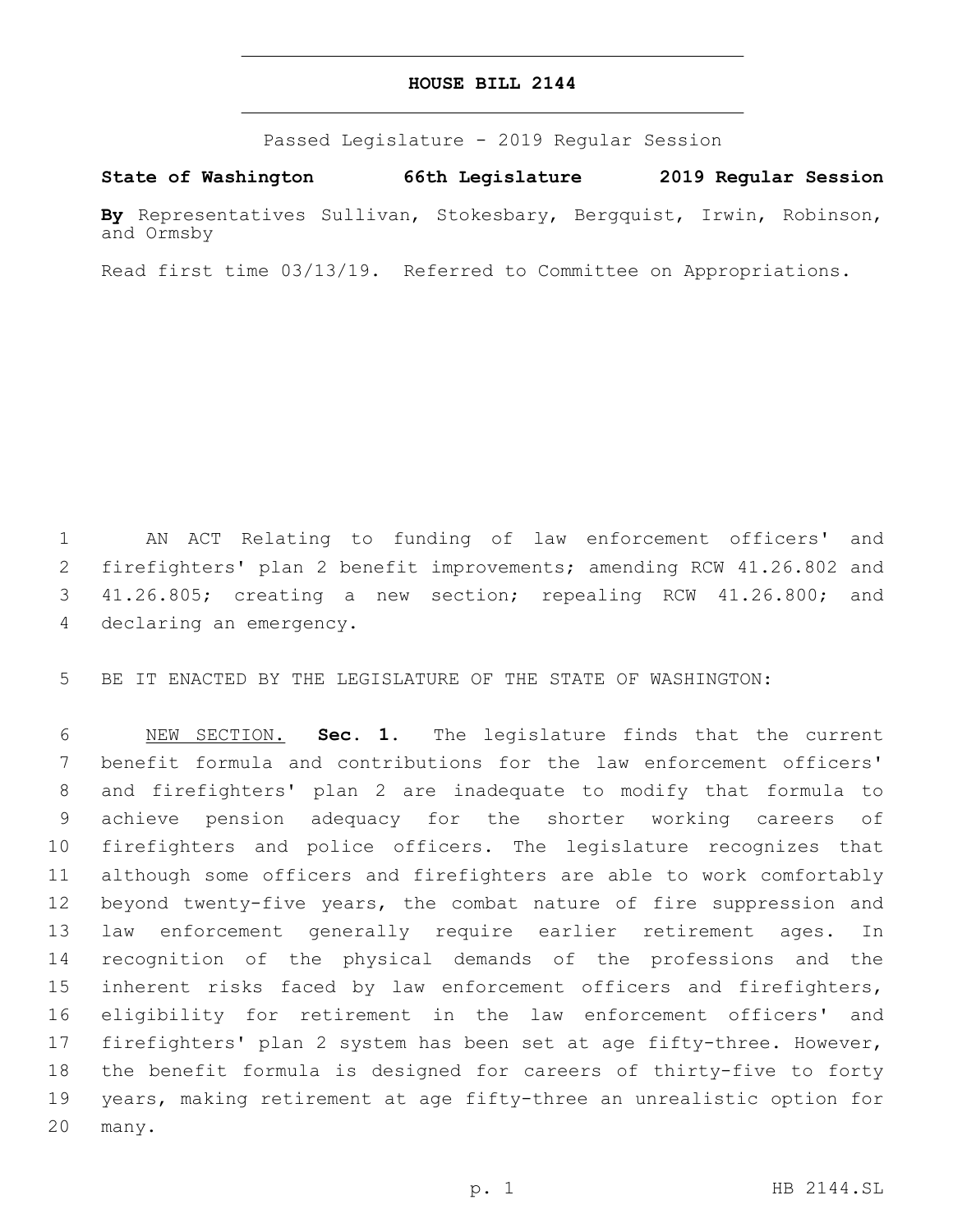Therefore, the legislature declares that it is the purpose of this act to hasten the affordability of law enforcement officers' and firefighters' plan 2 benefit improvements, consistent with the intent associated with the creation of the benefits improvement fund, and designate reserves of the law enforcement officers' and firefighters' plan 2 for the sole purpose of benefit improvements.

7 **Sec. 2.** RCW 41.26.802 and 2017 3rd sp.s. c 1 s 964 are each 8 amended to read as follows:

9 (1) ((By September 30, 2011, if the prior fiscal biennium's 10 general state revenues exceed the previous fiscal biennium's revenues 11 by more than five percent, subject to appropriation by the 12 <del>legislature, the state treasurer shall transfer five million dollars</del> 13 to the local public safety enhancement account.

14 (2) By September 30, 2019, and by September 30 of each odd-15 numbered year thereafter, if the prior fiscal biennium's general 16 state revenues exceed the previous fiscal biennium's revenues by more 17 than five percent, subject to appropriation by the legislature, the 18 state treasurer shall transfer the lesser of one-third of the 19 increase, or fifty million dollars, to the local public safety 20 enhancement account.)) Prior to the effective date of this section, 21 this section required certain transfers to be made to the local 22 public safety enhancement account. After the effective date of this 23 section, except for the transfer in subsection (2) of this section, 24 no further transfers will be made to the local public safety 25 enhancement account pursuant to this section.

26 (2) On July 1, 2019, the state treasurer shall transfer the sum 27 of three hundred million dollars from the law enforcement officers' 28 and firefighters' plan 2 retirement fund to the local law enforcement 29 officers' and firefighters' retirement system benefits improvement 30 account.

31 **Sec. 3.** RCW 41.26.805 and 2008 c 99 s 3 are each amended to read 32 as follows:

33 (1) The local law enforcement officers' and firefighters' 34 retirement system benefits improvement account (benefits account) is 35 created within the law enforcement officers' and firefighters' 36 retirement system plan 2 fund. ((All receipts from RCW 41.26.800(1) 37 must be deposited into the account.))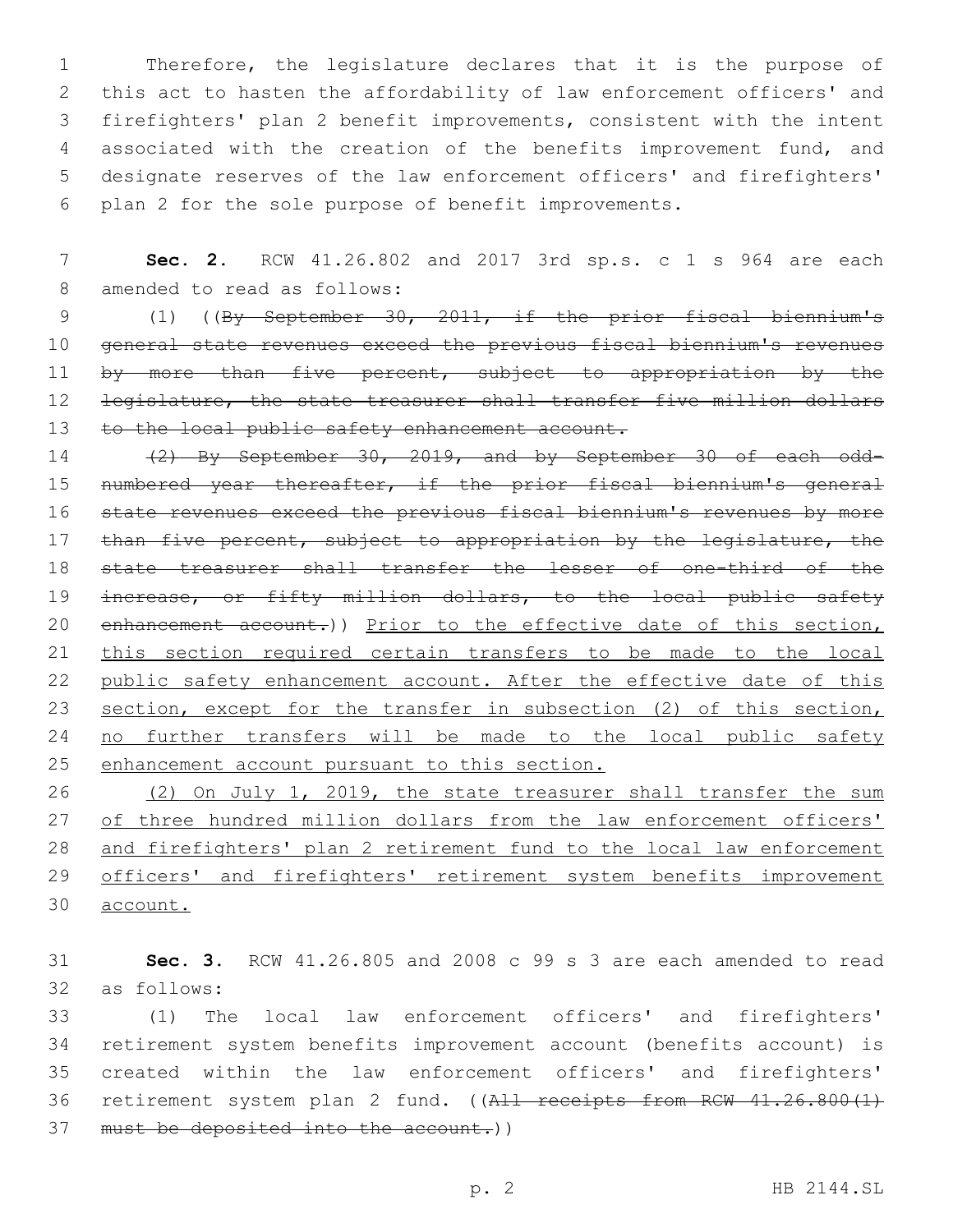(2) The funds in the benefits account shall not be included by the actuary retained by the board in the calculation of the market value of assets of the law enforcement officers' and firefighters' retirement system plan 2 fund until the board directs the actuary retained by the board in writing to do so for purposes of financing benefits enacted by the legislature. The board shall, in consultation with the state investment board and within ninety days of the transfer of funds into the benefits account, provide the actuary retained by the board, in writing, the market value of the amount directed from the benefits account for inclusion in the calculation of the market value of assets of the law enforcement officers' and firefighters' retirement system plan 2 fund. The market value of the amount directed from the benefits account shall be an amount determined by the state actuary to sufficiently offset the unfunded actuarial accrued liabilities of benefit improvements financed from this account. The market value of the amount directed from the benefits account shall be determined as of the date of the direction from the board to include this amount for purposes of financing 19 benefits enacted by the legislature.

 (3) The law enforcement officers' and firefighters' plan 2 retirement board shall administer the fund in an actuarially sound 22 manner.

 (4) The state investment board has the full power to invest, reinvest, manage, contract, sell, or exchange investment money in the benefits account. The state investment board is authorized to adopt investment policies for the money in the benefits account. All investment and operating costs associated with the investment of money within the benefits account shall be paid pursuant to RCW 43.33A.160 and 43.84.160. With the exception of these expenses, the earnings from the investment of the money shall be retained by the 31 benefits account.

 (5) All investments made by the state investment board shall be made with the exercise of that degree of judgment and care pursuant to RCW 43.33A.140 and the investment policy established by the state 35 investment board.

 (6) When appropriate for investment purposes, the state investment board may commingle money in the fund with other funds.

 (7) The authority to establish all policies relating to the benefits account, other than the investment policies set forth in this section, resides with the law enforcement officers' and